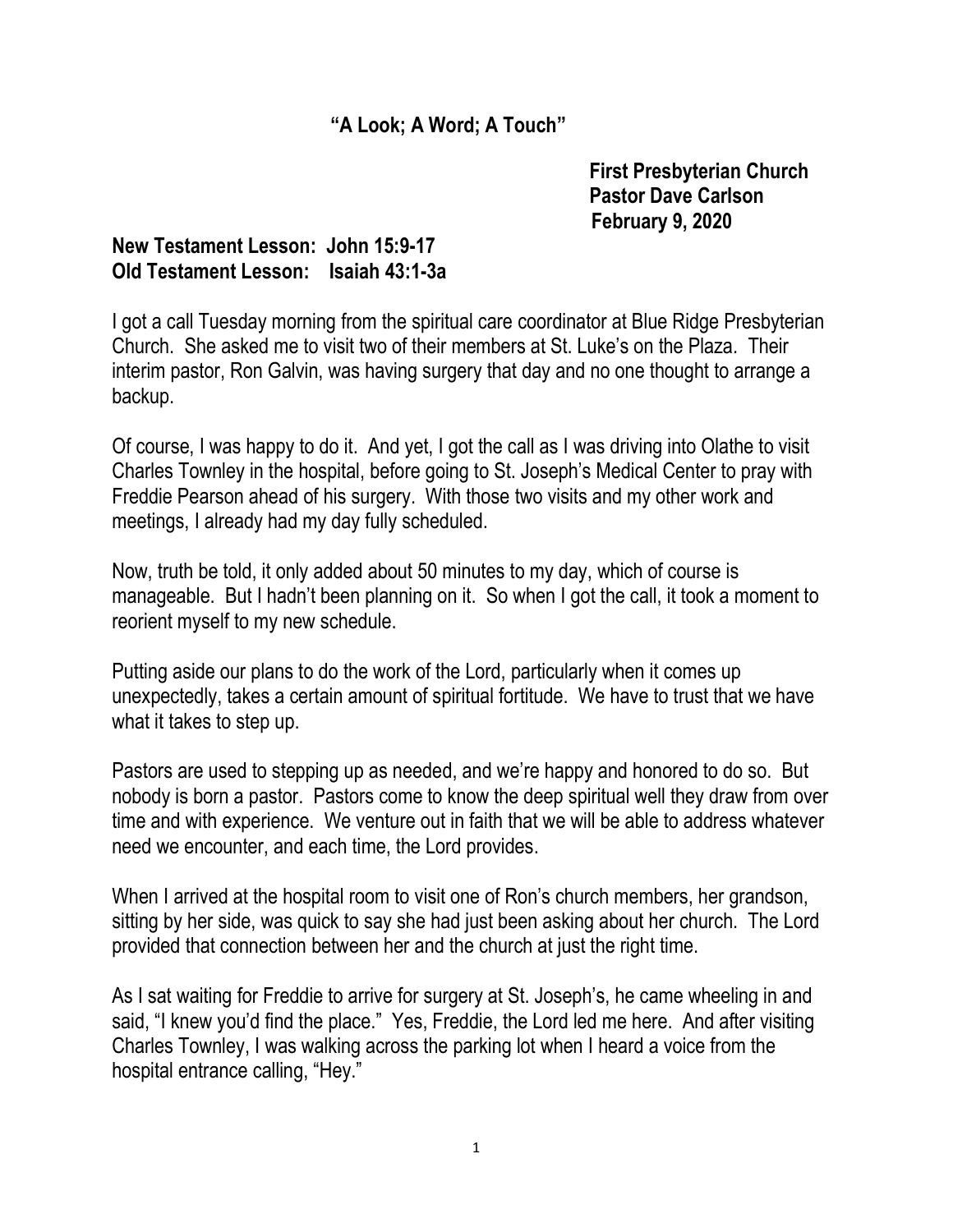I thought, "Did I leave something behind?" Turns out, his daughter Peggy caught a glimpse of me, and she was shocked that I would drive that far in the sleet and snow to see her dad. Yes, Peggy, Jesus carried me safely there.

The point is, we don't do ministry under are own power or at our own initiative. We do ministry – and when I say "we" I mean you, and you, and you, and everyone here – we do ministry in response to Jesus' call and in the strength of the Lord. And that type of ministry takes a certain amount of spiritual fortitude. So it's fitting, as we prepare to ordain, install and commission brothers and sisters in ministry, that we look at the source of our strength and call.

Jesus, in today's New Testament lesson, points to the source of our strength and call for ministry, whether that's as a church officer, a committee member, church or community volunteer, member of a household, or a Scout pack or however it is that you are called to serve in the Lord's name.

Preparing us to serve in his name, Jesus says to us, "As the Father has loved me, so I have loved you…." And then he gives us this command: "Abide in my love." Abiding in the love of Jesus is the source of our strength and call for ministry. Here, Jesus uses the words "love" and "abide" three times – abide meaning to live or remain in Jesus' love.

Jesus is in the upper room with his disciples the night before his arrest and he wants to be sure that after he's gone, his followers know they can – and must – remain connected to him, through their love for one another. "If you keep my commandments, you will abide in my love," says Jesus. … This is my commandment, that you love one another as I have loved you."

As much as we might dislike the word "commandment" when it's directed at us – who wants to be told what to do – as much as we may not like that, actually, being commanded to love one another doesn't sound too bad, until Jesus completes the sentence by saying, "… as I have loved you."

To be sure we get the point, Jesus goes on to say, "No one has greater love than this, to lay down one's life for one's friends" – to set aside your plans to do the work of the Lord. And then, to really be sure we get it, Jesus adds, "You are my friends if you do what I command you."

As followers of Christ, we are all called to do the work of the Lord. But not everybody approaches it the same way. Some feel weary and overburdened when called to serve. Others feel joyous and full of energy.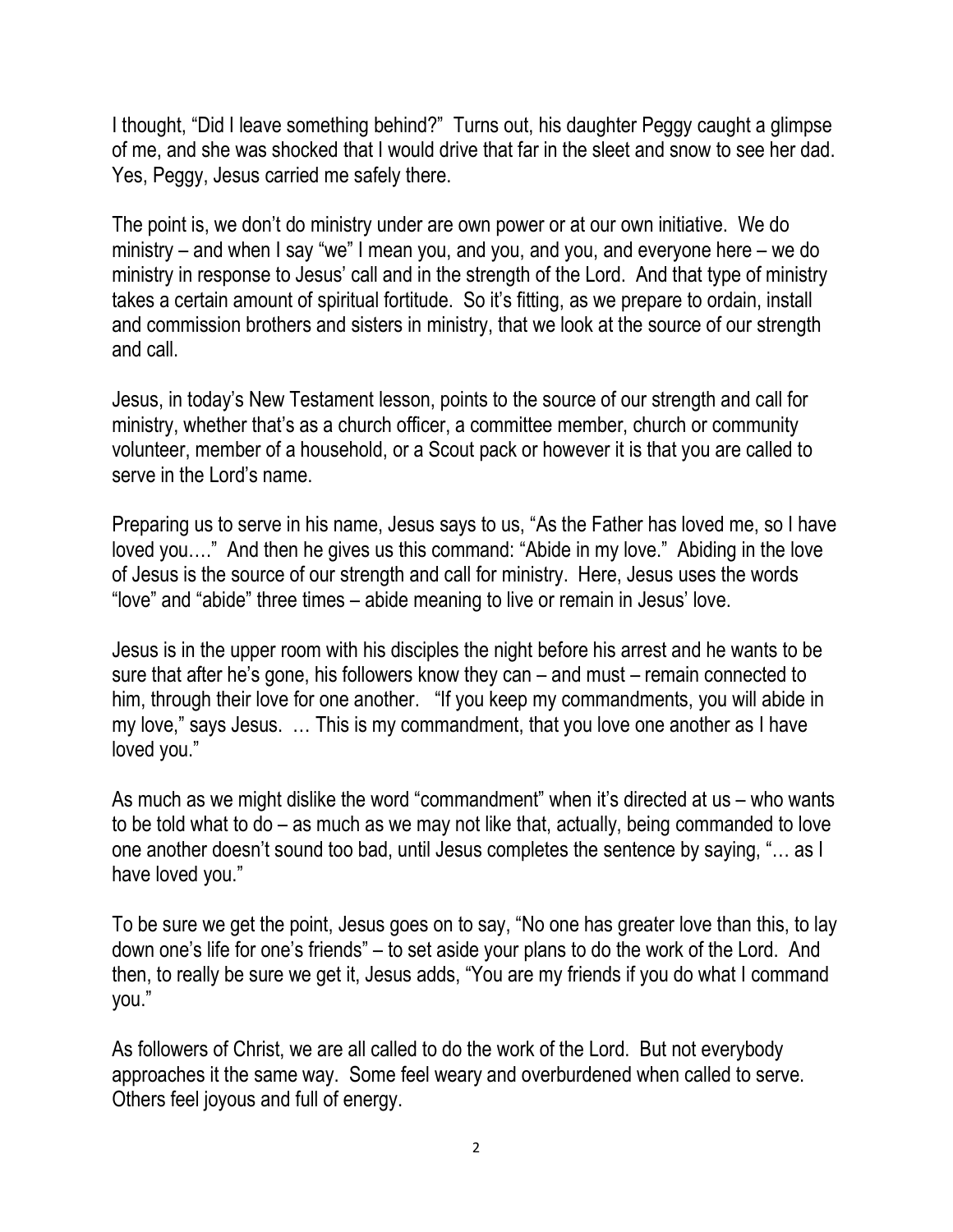And we've all felt both ways at one time or another – joyous one day, overburdened the next. What is it that changes drudgery to joy? Well, when we feel weary and overburdened it's because we've lost touch with the Lord. We've failed to keep Jesus by our side. And that has us come from a place of scarcity and fear, rather than abundance and love?

Take for example the women in counseling who finally blurted out: "All I want from my husband is not that much more than my dog wants from him. When my husband comes home, our dog barks and runs to him, waiting for three things to happen: first, a kind look; second, a friendly word; and third, a loving touch." "A look, a word, a touch; that's all I really want in this relationship."

Those who serve with joy and energy do so because they have that type of a relationship with the Lord – a kind look, which tells them they are loved; a friendly word, Jesus calling them by name; a loving touch, the Holy Spirit guiding them along the way. A look, a word, and a touch – love, friendship, and guidance. That's all we really need from the Lord to experience that inner sense of joy in all we do. So, how do we get that?

I mean, God did not send Jesus into the world to overburden us in ministry. God sent Jesus that we might know the joy of ministry. "I have said these things to you," says Jesus, "so that my joy may be in you, and that your joy may be complete." Whenever you're not experience joy in serving the Lord, that's the time to reflect on the life of Jesus, dig into God's word, pray for the Spirit to guide you.

Those who serve the Lord can do so in one of two ways – joyously or reluctantly, as a friend of the Lord's or feeling enslaved in drudgery. Jesus is looking for friends in ministry not slaves in drudgery. He says so, right here. "I do not call you servants any longer," "because the servant does not know what the master is doing; but I have called you friends, because I have made known to you everything that I have heard from my Father."

We have all we need to be joyous and not reluctant in answering the call to serve. We have a kind look from the Lord, which tells us we are loved; we have a friendly word from Jesus, which tells us we are known and accepted; and we have the loving touch of the Holy Spirit, guiding us ever closer to God.

A look, a word, and a touch – love, friendship, and guidance. If you're not feeling it, check to see if you're really abiding in Christ, really studying God's word, really open to the leading of Holy Spirit. Or are you too attached to worldly things, too busy to open a Bible apart from worship, too set in your ways to follow the Spirit's leading. That's what leads to drudgery – too much worldly stuff and not enough spiritual fortitude, spiritual nurture and care for oneself.